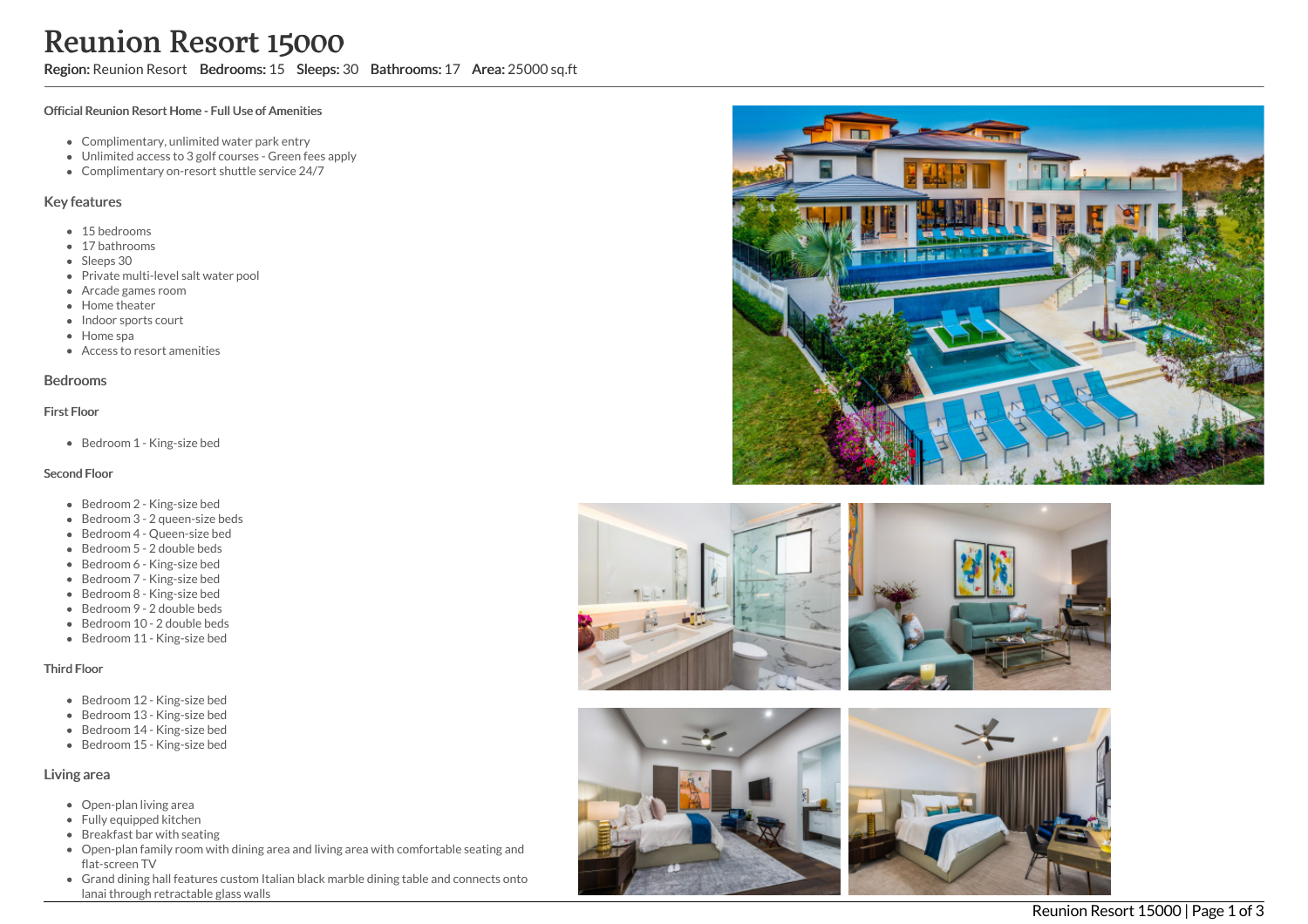- Grand room with luxurious seating and entertaining areas
- Piano salon & bar
- Wine room
- Boardroom equipped with business center, presentation capabilities and private terrace

## Pool area

- Multi-level salt water pool
- Pool safety fence available
- Spillover tub
- Summer kitchen
- Sun terraces
- Fire features
- Outdoor billiards table
- Sunloungers
- Alfresco dining table
- Outdoor lounge areas

# Home entertainment

- Flat-screen TVs in living area and all bedrooms
- G r a n d b allr o o m s
- Arcade games room
- Indoor sports court with basketball facilities
- Kids' zone complete with the Arcade Room including Golden Tee arcade, Super Cars driving simulator, Slap Shot Hockey, Xbox One and a PS4. The Kids Zone is also fitted with Netflix, craft tables, toys, games and a reading nook
- Executive lounge featuring black onyx marble, wood and leather accents, a fireplace, flat screen TV and relaxed seating area
- Sports lounge with multiple TVs and comfortable club seating
- Home theater with cinema-style seating, projection screen, surround sound and snack bar
- Fitness center
- Private spa and wellness center with a Turkish steam room, a dry redwood sauna, an ESPA treatment room, a zen lounge with spa daybeds and changing rooms finished with their own en-suite bathrooms including a single vanity and walk-in shower

# General

- Air conditioning throughout
- Complimentary wifi
- Bedding (Frette linens) and towels included
- Private parking
- Business grade internet network throughout
- Elevator
- Separate service entrance with a commercial elevator for luggage to be sent separately to guests to rooms
- Meet and greet service with home tour
- Onsite dedicated Manager and staff quarters
- Located within gated golf course community with 24-hour security patrol, monitored house alarm, perimeter cameras, and safes in each bedroom

# Additional services available upon request (subject to an additional fee)

A full hotel-style service is available upon request

A la carte services may be arranged by the Villa Manager on duty with prior notice and are typically provided by third parties, events must be pre-approved by Villa